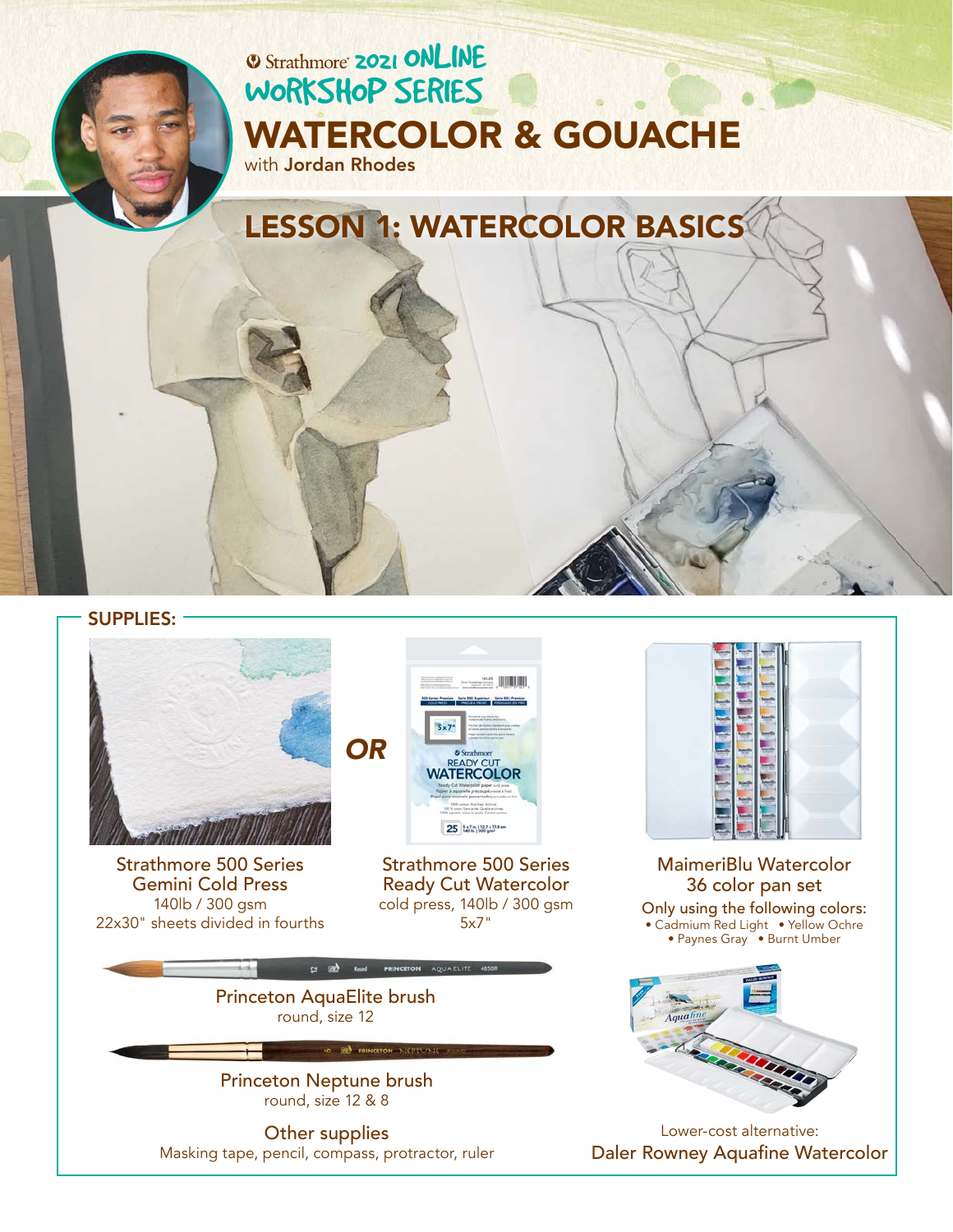

# Painting Different Values & Gradients

#### STEP 1:

Use masking tape to create a large rectangle. Divide the rectangle in half vertically, then divide the left column into 5 rectangles of roughly the same size.



#### STEP 2:

Fill the upper left rectangle with a flat wash. I used Payne's Gray as my color but feel free to try with any color you'd like.



#### STEP 2 CONT:

Continue to fill the remaining rectangles with progressively more diluted paint to achieve lighter values. For more of a challenge see if you can do the<br>same exercise but with 10 same exercise but with 10 same exercise but with 10<br>different values instead of 5.

> **2021 ONLINE** [WORKSHOP SERIES](https://www.strathmoreartiststudio.com/)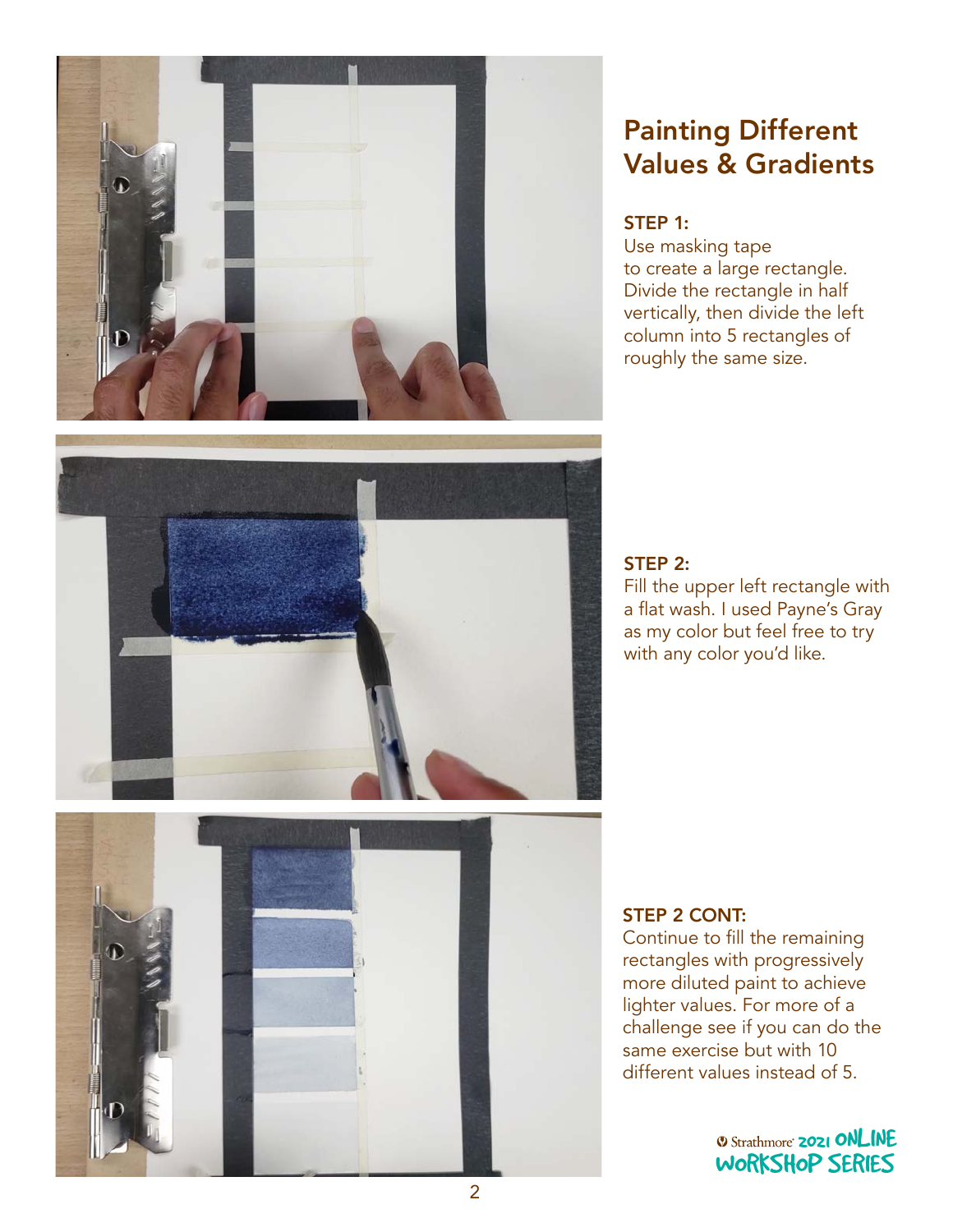

#### STEP 3:

Create a gradient in the right column, starting with the darkest value at the top. Work with confidently horizontal strokes to guide the paint downward, using more and more water in the paint mixture before adding each stroke. Try not to go over previous strokes to keep the gradient as smooth as possible. Also try to have the gradient match the value of the corresponding rectangles on the left side.



STEP 4: Once the paint is completely dry, remove the tape.



FINISHED PROJECT

*O Strathmore* **2021 ONLINE** [WORKSHOP SERIES](https://www.strathmoreartiststudio.com/)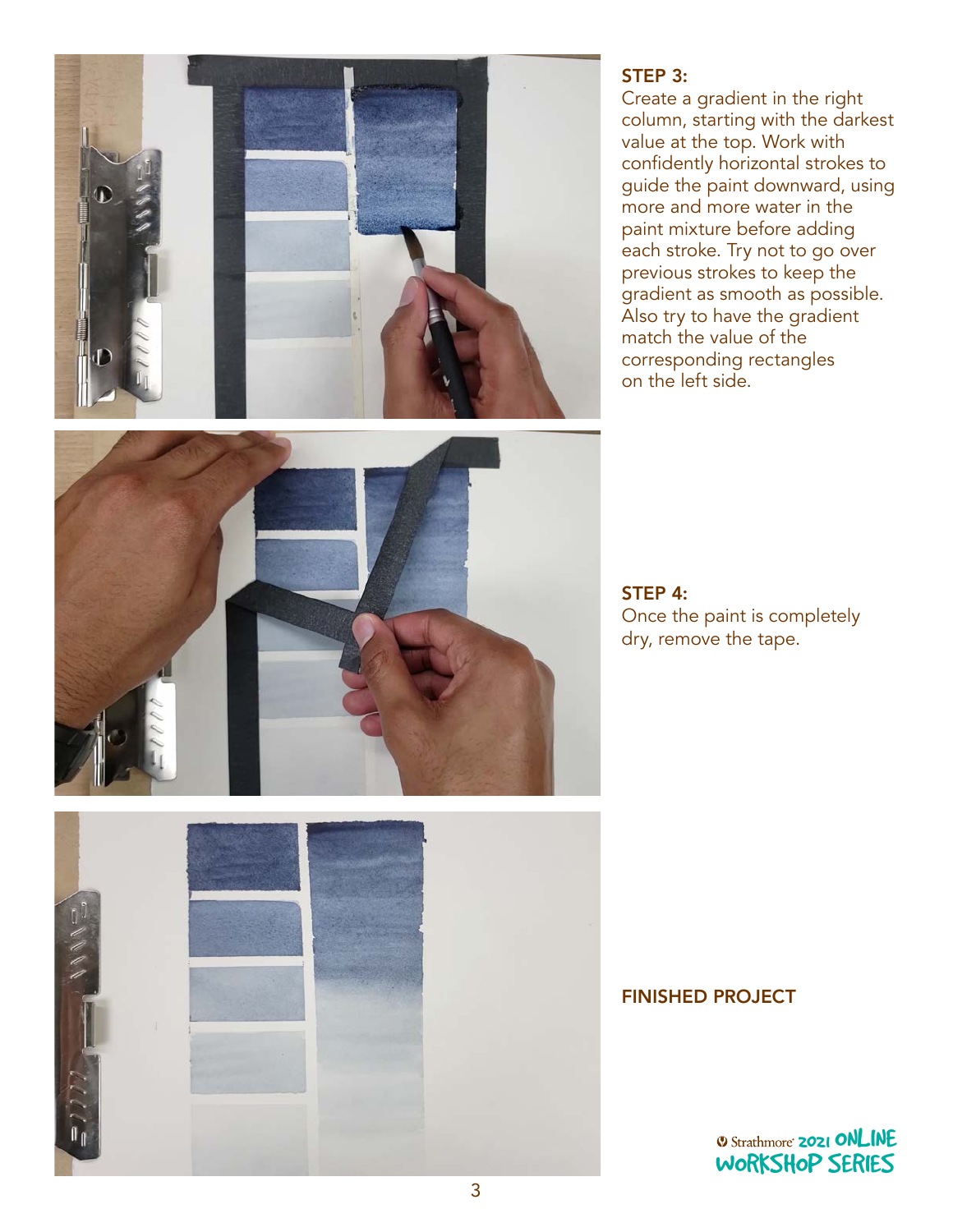# MAKING A COLOR WHEEL

Traditional color wheels are constructed from the three primary colors: red, yellow, and blue. In this exercise, we will construct a color wheel using three alternate colors: Cadmium Red Light, Yellow Ochre, and Payne's Gray. These were chosen as a slight modification of the Zorn Palette which traditionally includes Vermillion,

Yellow Ochre, Ivory Black, and white (which we use the white of the paper instead of paint). This limited palette is nice for achieving more subdued colors since it can be tough for beginners to manage the saturation of the traditional primary colors. You can read more about the Zorn palette [HERE.](https://drawpaintacademy.com/zorn-palette/#:~:text=The%20Zorn%20palette%20refers%20to,vermilion%20by%20modern%20day%20artists)



### STEP 1:

Construct a circle and divide it into 12 equal parts. I used a compass and protractor to measure every 30°.



#### STEP 2:

Paint one wedge with Cadmium Red Light. When painting, create a gradient where the paint is most concentrated near the circumference and more diluted towards the center.

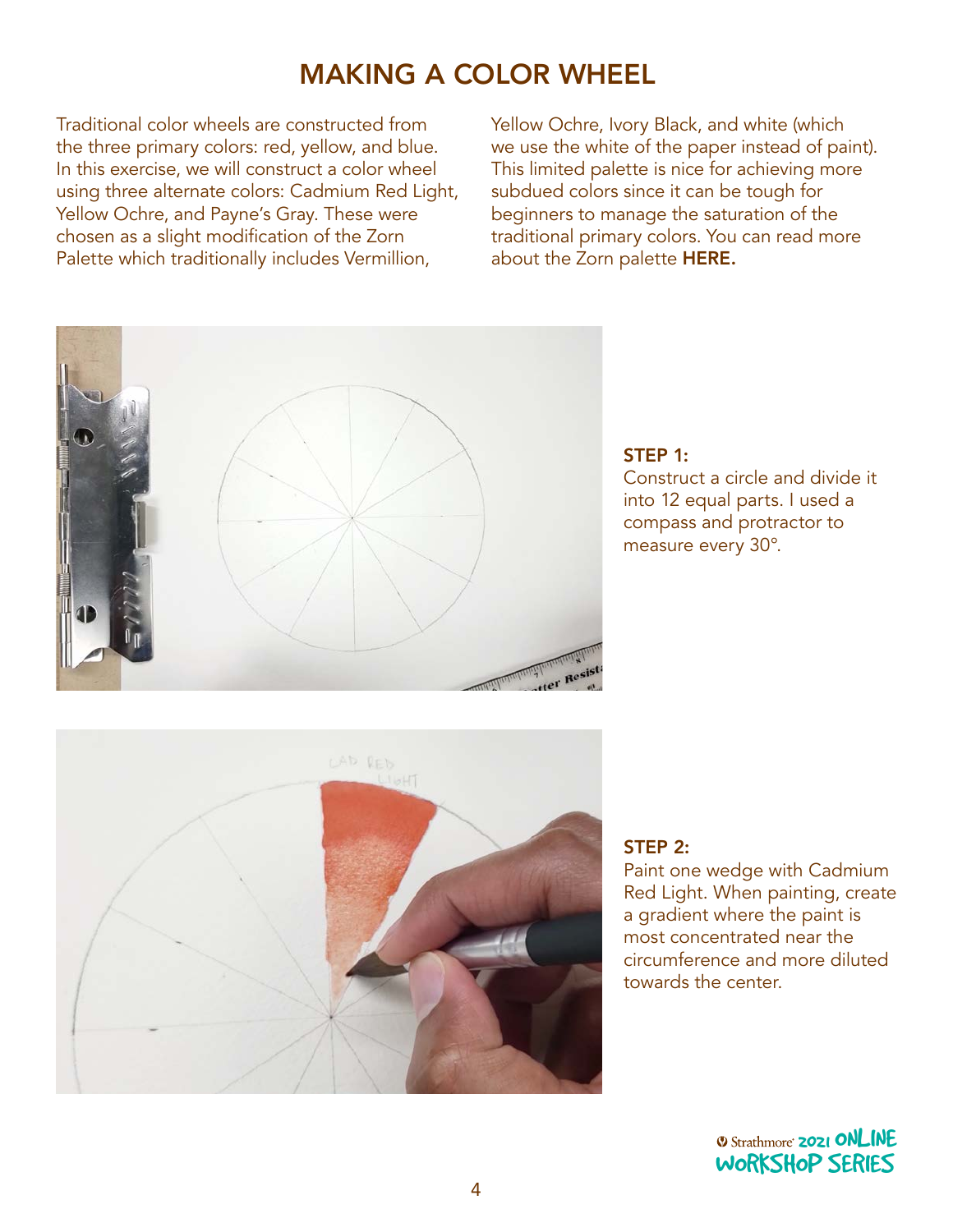

### STEP 2 CONTINUE:

Repeat with the Yellow Ochre and Payne's Gray making sure that there are 3 wedges between each.



#### STEP 3: Painting the Secondary Colors

Mix roughly a 50/50 mixture of Cadmium Red Light and Yellow Ochre, paint it in the center wedge between the Cadmium Red Light and Yellow Ochre wedges.



#### STEP 3 CONT:

Repeat with the 50/50 mixtures of Yellow Ochre/Paynes Gray and Payne's Gray/Cadmium Red Light. The colors that are ned Light. The colors that are<br>opposite from each other opposite nom each other<br>are complementary pairs.

> *Q Strathmore* **2021 ONLINE** [WORKSHOP SERIES](https://www.strathmoreartiststudio.com/)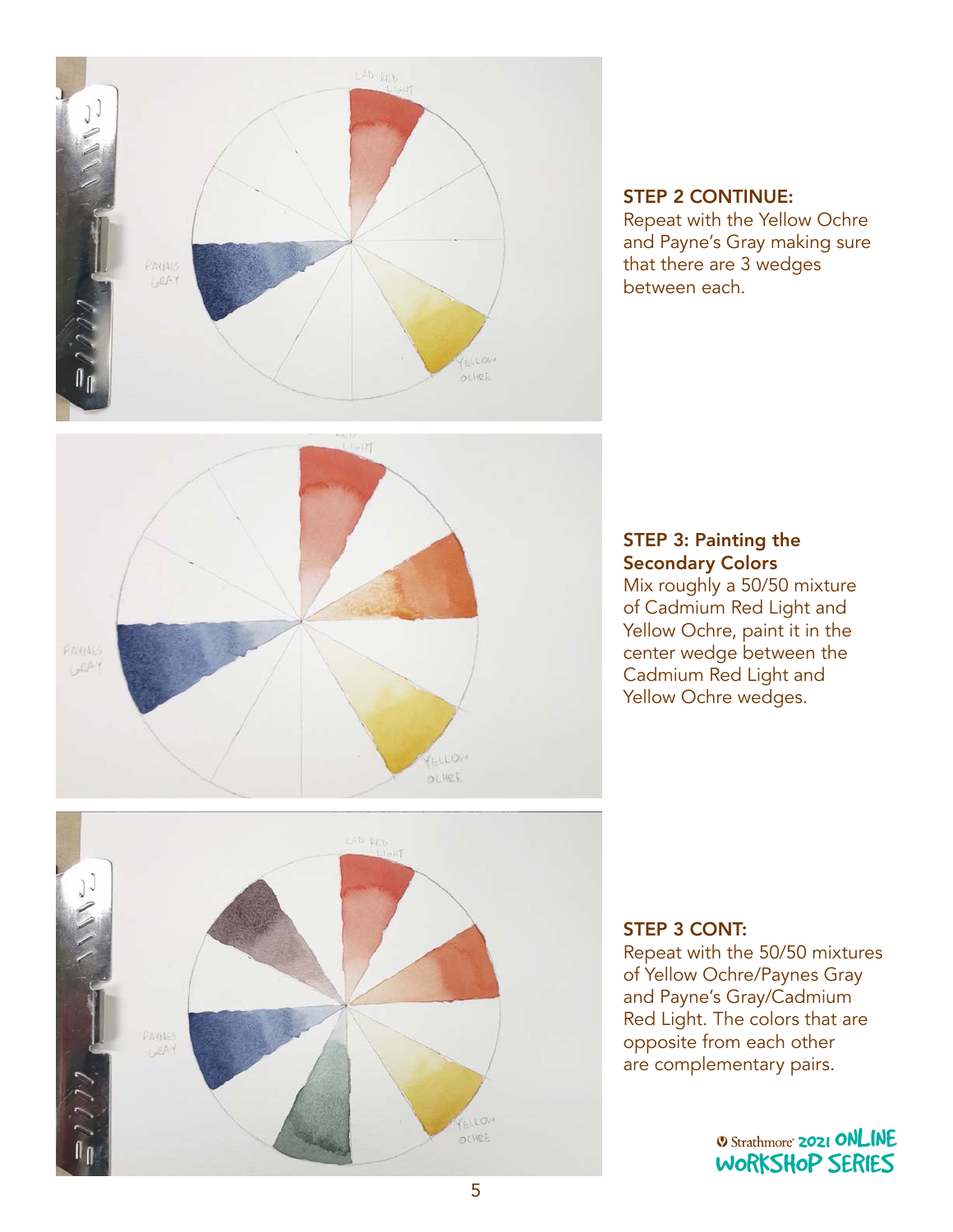

#### STEP 4: Painting the Tertiary Colors

Fill in the remainder of the wedges with roughly 75/25 mixtures of two of the primary colors. The primary color adjacent to the wedge that you are filling in will be the dominant color in the mixture.

#### Notes:

- Try not to paint next to a wedge that is not completely dry. The colors will mix together if the current wedge that you are painting contacts a wedge that is still wet.
- Feel free to rotate the page as you go so that you can work from top down to get smoother gradients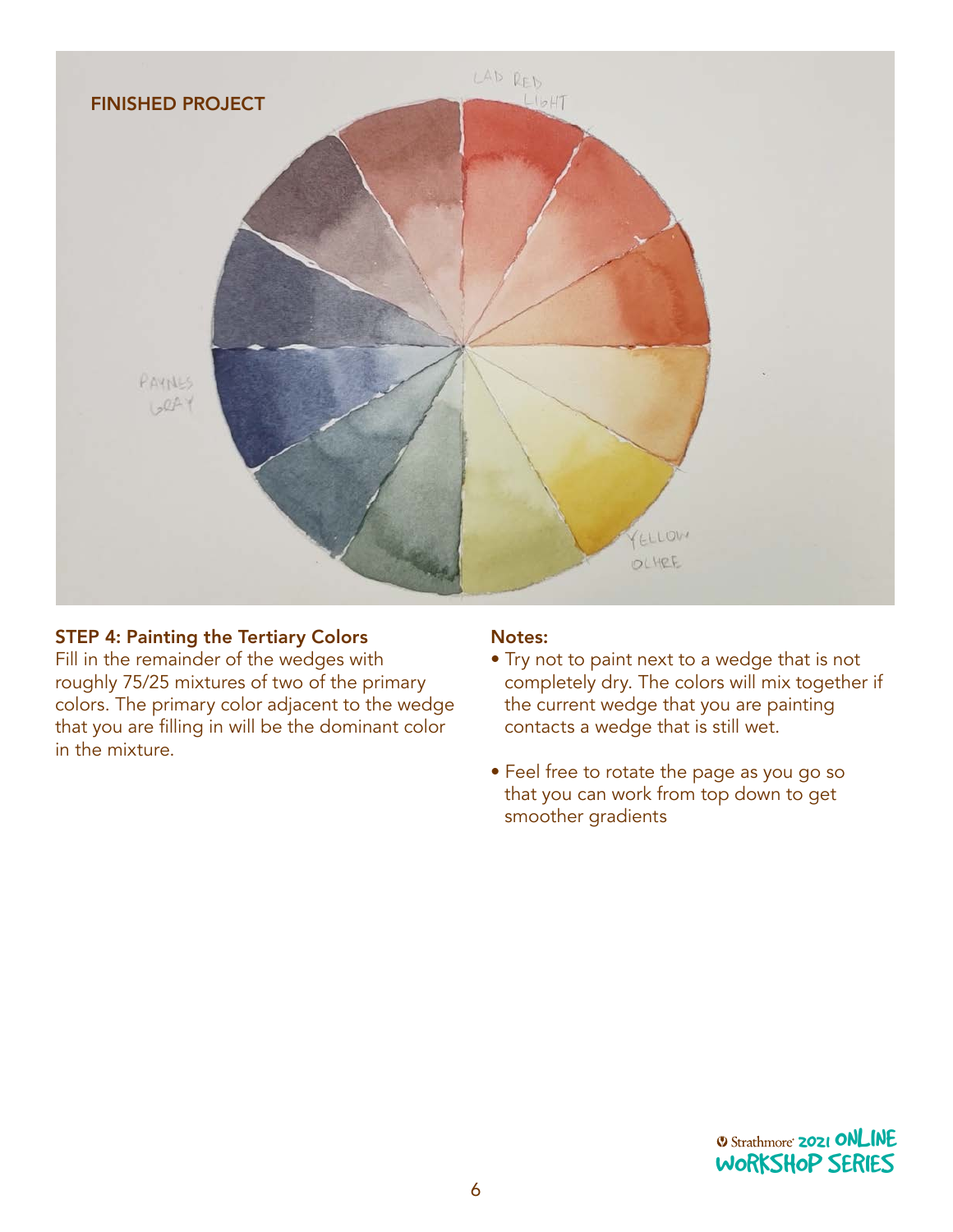## Painting the Asaro Planes of the Head Statue





The Asaro planes of the head statue is a good tool for learning about the simplified planar structure of a portrait. For a 3D model of the Asaro statue, you can find it [HERE.](https://sketchfab.com/3d-models/asaro-head-9d26548182f8465a8e97371a9170561e)

I drew a freehand pencil sketch on a separate piece of copy paper, then transferred it to my watercolor paper. You can use a lightbox to trace or just shade the back of the sketch with graphite and trace over your lines. This is convenient because you can use the same sketch for multiple paintings to practice painting faster.



### Step 1:

Apply a Yellow Ochre base coat with very diluted paint.

\*Note - The final result is a bit on the yellow side. If I wanted to more closely match the color in reference photo I would likely skip the yellow ochre base layer and just use burnt umber instead.

Step 2: Burnt Umber Value Study

> **2021 ONLINE** [WORKSHOP SERIES](https://www.strathmoreartiststudio.com/)